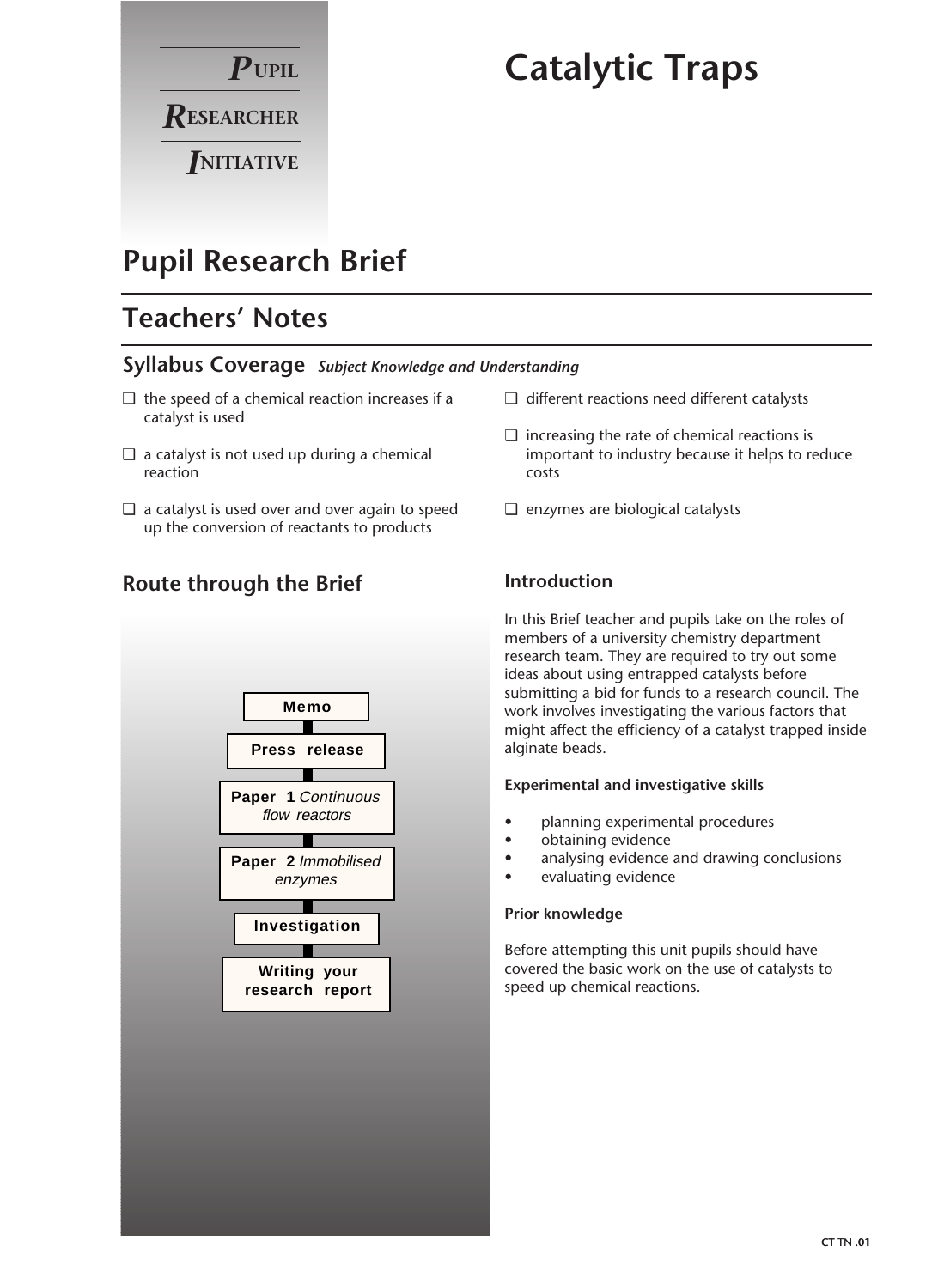# **Teachers' Notes continued**

### **Running the Brief**

#### **Pupil grouping**

Pupils could work in a number of groupings during this Brief. Suggestions are:

| Initial briefing                    | whole class; teacher introduces<br>the topic                                                                     |
|-------------------------------------|------------------------------------------------------------------------------------------------------------------|
| Memo and<br>press release           | whole class; teacher leads pupils<br>through these sheets setting<br>the scene                                   |
| Paper 1                             | pairs or small groups; pupils<br>make notes and come up with<br>ideas for the investigation                      |
| Paper 2                             | pairs or small groups;<br>information is given on how to<br>prepare alginate beads                               |
| <i><u><b>Investigations</b></u></i> | pairs or small groups; possibly<br>each pair or group doing one of<br>three investigations and<br>reporting back |
| Communication -                     | individual if written reports<br>assessed, otherwise pairs or<br>groups                                          |

#### **Timing**

Depending on how investigations are allocated within the class, the Brief could take between 4 and 6 hours of classroom time.

#### **Activities**

The teacher should issue the pupils with the **Study Guide** which provides them with a summary of what they should produce as they work through the Brief. It can also act as a checklist for pupils to monitor their own progress. The leader of the research team (the teacher) should hand out and go through the **memo** from Professor Mackenzie, and the **press release** from the Research Council, inviting bids from academic institutions for funds for research projects on catalysis. These set the scene for the investigations which follow.

**Paper 1** *Continuous flow reactors* provides background information on the use of catalysts to speed up chemical reactions, the problems involved in recovering catalysts and the possibility of using an immobilisation technique already used in

biotechnology. The paper contains a graph of energy against time for a chemical reaction with and without a catalyst present. The graph shows the reduction in activation energy achieved when the catalyst is present. The teacher may wish to provide some additional information about activation energy at this point. Paper 1 also provides suggestions for the 3 strands of investigations the research team should carry out.

**Paper 2** *Immobilising enzymes* is provided to give pupils instructions on how to make alginate beads containing enzymes - and hence how to make them containing catalysts.

The teams need to make beads containing manganese dioxide, and use them to catalyse the breakdown of hydrogen peroxide into water and oxygen. This reaction is used to test the effectiveness of the beads.

Once the practical work is completed, a plenary session should be held in which the results of all the investigations are presented. Pupils then write a report on the work undertaken.

#### **Investigation details**

The practical work in this Brief is based around the reaction:

hydrogen peroxide water + oxygen manganese dioxide (catalyst)

The suggested investigations are intended to cover a wide range of investigative skills and they offer good opportunities to stretch higher achieving pupils. They could learn the technique of producing alginate beads containing manganese dioxide, although this could be carried out by the teacher or technician prior to the lesson. There are four suggested investigations. These are:

- 1 does immobilising manganese dioxide in alginate beads allow it to catalyse the hydrogen peroxide reaction?
- 2 varying the temperature of the beads to see if this alters their effectiveness in catalysing the reaction;
- 3 varying the size of the beads in contact with the hydrogen peroxide to see if this makes the catalyst more or less effective;
- 4 varying the ratio of catalyst to alginate in the beads to determine if this has a measurable effect on the rate of reaction.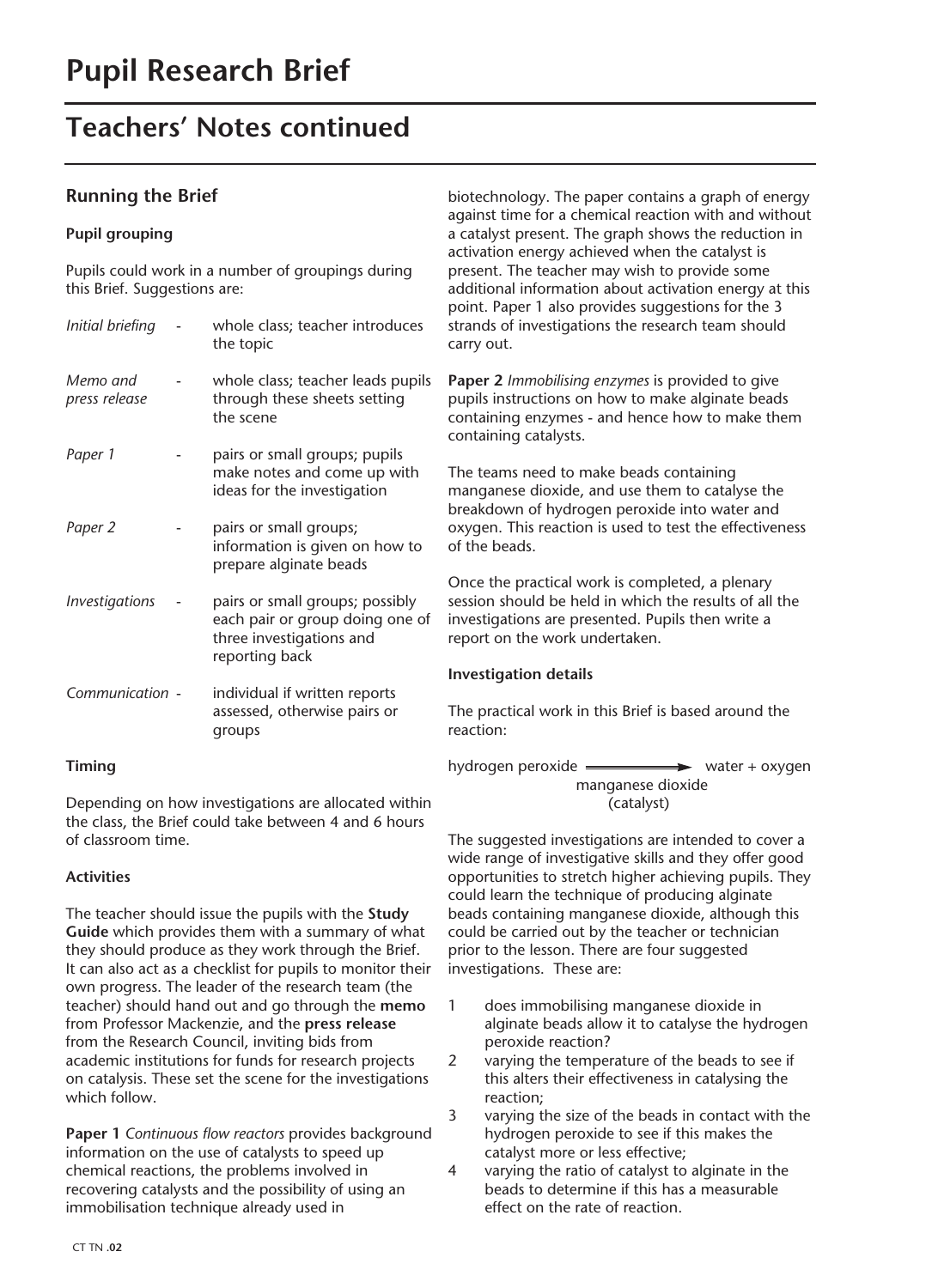# **Teachers' Notes continued**

It is suggested that all pupils carry out investigation 1. If time allows each pupil group could do all three follow-up investigations (2-4). However, it is probably more realistic to have different groups tackle different investigations and report back their findings. Pupils may suggest other factors which could be investigated.

Investigation 2 could be carried out by incubating sets of alginate beads (containing catalyst) for periods of time at different temperatures prior to their use in the reactor.

It is important that pupils ensure that the flow of hydrogen peroxide through the beads is kept constant. In all cases pupils need to decide on a standard procedure in order to ensure that results obtained can be compared fairly.

#### **Technical details**

#### **Producing alginate beads with entrapped manganese dioxide**

- Gently warm 50cm<sup>3</sup> of distilled water in a small beaker on a stirrer hotplate.
- Weigh out 2g of sodium alginate, add to the warm water and allow to dissolve with constant stirring.
- Dissolve 1.4g of calcium chloride in  $100 \text{cm}^3$  of distilled water and place the solution in a 250cm<sup>3</sup> beaker.
- Add manganese dioxide to the alginate solution with constant stirring.
- Clamp a 50cm<sup>3</sup> plastic syringe body approximately 10cm above the surface of the calcium chloride solution in the beaker.
- Add 25cm<sup>3</sup> of the manganese dioxide/alginate mixture to the syringe and allow it to drop into the calcium chloride solution drop by drop.
- When most of the mixture has left the syringe, top up the syringe with the remaining 25cm<sup>3</sup> of mixture and allow it to drop into the calcium chloride solution.
- Allow the beads to stand in the calcium chloride solution for 20 minutes.
- The beads can be removed from the calcium chloride solution by straining through a sieve or tea strainer. They are now ready for use.

Note: For further details of the absorption of  $H_2O_2$ solution using  $MnO<sub>2</sub>$  entrapped in sodium alginate beads - refer to the 'Clear solutions' Brief Teachers' notes where yeast is substituted for  $MnO<sub>2</sub>$  and methylene blue for  $H_2O_2$ .

### **Safety issues**

PLEASE NOTE: It is also important that you prepare your own risk assessments for the practical work in this Brief in the usual way.

*Hydrogen Peroxide 20vol*: irritant - dangerous if swallowed.

*If concentration greater than 5.9M (71 vol):* corrosive. Dangerous with organic compounds.

*at 20-120 ppm*: minimal hazard.

*If swallowed*: wash mouth and give water to drink. Seek medical attention as soon as possible. *If in eyes*: flood eye with flowing tap water for at least 10 minutes. Seek medical attention. *If on skin*: flood area with water. Remove contaminated clothing. Seek medical attention if skin blistered or large area affected.

Wear eye protection.

Check amounts of catalyst proposed in pupil investigations.

*Manganese dioxide*: harmful.

Dangerous with powerful oxidants, aluminium and other metal powders.

*If swallowed*: wash mouth and give water to drink. Seek medical attention. *If in eyes*: flood eye with flowing tap water for at least 10 minutes. Seek medical attention.

Wear eye protection.

*Oxygen:* oxidising agent.

Wear eye protection.